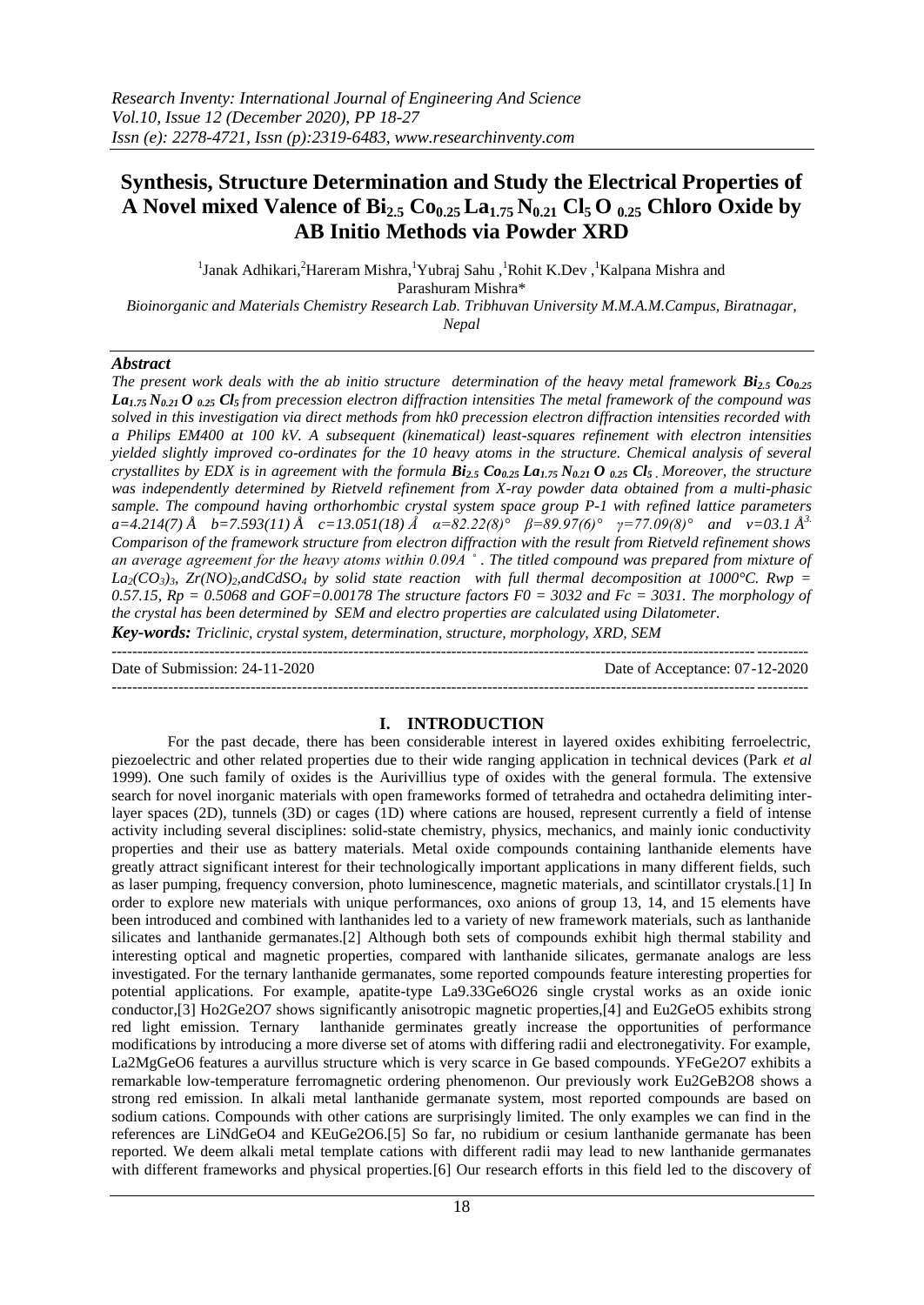RbNdGe2O6Herein, we reported its synthesis, crystal structure, and physical properties, especially for its visible-light-driven photo degrade methylene blue. Phosphates of transition metals and alkaline cations are well known for their thermal stability and the simplicity of syntheses [7], which is important for many practical applications. Recently, research groups have concentrated on Na-ion batteries, as sodium is less toxic and is abundant in nature [8]. Numerous new compositions have been recently prepared and tested for electrical and/or electrochemical properties, e.g. NaCo(PO3)3 [7], Na4Ni3(PO4)2P2O7 [8], Na2Ni2Cr(PO4)3 [9], Na1.86Fe3(PO4)3 [10]. Sodium cobalt diphosphate Na2CoP2O7 is a well-known material due to its high activation energy (7.63 eV) of ionic conductivity [11] and due to its higher thermal stability compared to the other phosphate materials [12]. The sodium atoms are located in the interlayer space, which is formed by cobalt and phosphorus polyhedra [13]. This material is a good candidate as a cathode in Na-ion batteries given its crystal structure, thermal stability and presence of cobalt metal. It has been shown recently to have reversible capacity close to 80 mA h g-1 involving Co3+/Co2+ redox activity with an average potential of 5V [14]. In this work, we undertake an attempt to determine the structure of  $\mathbf{Bi}_{2.5} \mathbf{Co}_{0.25} \mathbf{La}_{1.75} \mathbf{N}_{0.21} \mathbf{O}_{0.25} \mathbf{Cl}_5$  by ab initio methods via powder XRD.The possibility of such substitution may be expected based on the previously reported examples of mixed compositions (e.g. K3Al2As1.92P1.08O12 [14]) and isostructural phosphates and arsenates, e.g. Na4Co7-xAl0.67x (As1-yPyO4)6 (x = 1.60; y= 0.116) [15] vs. vs. Na4Co7(PO4)6 [16]. Furthermore, sodium cobalt arsenate materials show good electrical properties, e.g. NaCoAs3O10 with activation energy (Ea) of ionic conductivity of ~0.48 eV [17], and Na4Co5.63Al0.91(AsO4)6 [18] with Ea=0.53 eV.

#### **II. MATERIALS AND METHODS**

All chemicals used were analytical grade. A polycrystalline sample of **Bi2.5 Co0.25 La1.75 N0.21 Cl5 O 0.25** was synthesized by a standard solid state reaction using a mixture of high purity reagents of  $Bi_2O_3$ -La(NO3)3 and CoCl<sub>3</sub> as the starting materials in the molar ratio of  $1 : 1 : 1$ . The mixture was ground carefully, homogenized thoroughly with methanol (99%) in an agate mortar and then packed into an alumina crucible and calcined at 1100°C in air for 10h with several intermediate grindings[6]. Finally the product was pressed into pallets and sintered at 100 K/h. Powder X-ray diffraction (XRD) data were collected at room temperature in the angular range of  $2 \theta = 5$  to 90 with scan step width of 0.02° and a fixed containing time of 15 s using Philips powder diffractometer with graphite monochromatic CuKa radiation having wave length(1.545612(A). The powder was rotated during the data collection to minimize preferred Orientation effect if any. The program TREOR in CRYSFIRE was used to index the powder pattern which give orthorhombic cell system.SIRPOW92 was used to locate the positional parameters of constituent atoms. The full pattern is fitting and peak decomposition in the space group Pcnb using check cell program. The structural parameters were refined by the Reitveld method using the GSAS program which gave  $Rwp = 0.5068$ ,  $Rp = 0.5715$  GOF = 0.0178. The density is determined by Archimedes principle. For the electrical studies, the measurements were preceded by a pretreatment of thesample in order to reduce the mean particle size of the obtained powder After these treatments, the sample achieved about 85% of the theoretical density with the final diameter of 8 mm and thickness of 2 mm. The relative density of the sample before the mechanical grinding was 79 %. Platinum electrodes were connected to the two faces of the pellet via a platinum paste to keep good electric contacts. Impedance spectroscopy measurements were carried out using a Hewlett-Packard 4192a Impedance Analyzer. The impedance spectra were recorded in the 5 Hz-13 MHz frequency range. Electrical conductivity measurements of representative  $\mathbf{Bi}_{2.5}$   $\mathbf{Co}_{0.25}$   $\mathbf{La}_{1.75}$   $\mathbf{N}_{0.21}$  **O**  $_{0.25}$   $\mathbf{Cl}_{5}$  were carried out by complex impedance spectroscopy with a 1174 Solartron frequency response analyzer coupled to a 1286 Solartron electrochemical interface. Pellets of about 14 mm diameter and 1 mm thickness were prepared by cold pressing of a mechanically activated powder mixture with the composition: **Bi2.5 Co0.25 La1.75 N0.21 O 0.25 Cl5.To** form the phase, the pellets were heated at  $1000^{\circ}$ C during 12 h and slowly cooled to room temperature. This synthesis method was employed to improve the ceramic quality, as it has been shown for other materials. The formed phases and crystallinity were studied by X-ray powder diffraction. Platinum electrodes were deposited on the two faces by sputtering, and measurements were carried out in the temperature range  $200-6503^{\circ}$ C, at steady temperatures, with pellets under airflow the frequency range was fixed[18].

#### **III. RESULTS AND DISCUSSIONS**

The extensive search for novel inorganic materials with open frameworks formed of tetrahedral and octahedral delimiting inter-layer spaces (2D), tunnels (3D) or cages (1D) where cations are housed, represent currently a field of intense activity including several disciplines: solid-state chemistry, physics, mechanics, and mainly ionic conductivity properties and their use as battery materials oxides of metals and alkaline cations are well known for their thermal stability and the simplicity of syntheses , which is important for many practical applications. Different type batteries [19]. Recently, research groups have concentrated on Bi-ion batteries, as sodium is less toxic and is abundant in nature. This material is a good candidate as a cathode in Co-ion batteries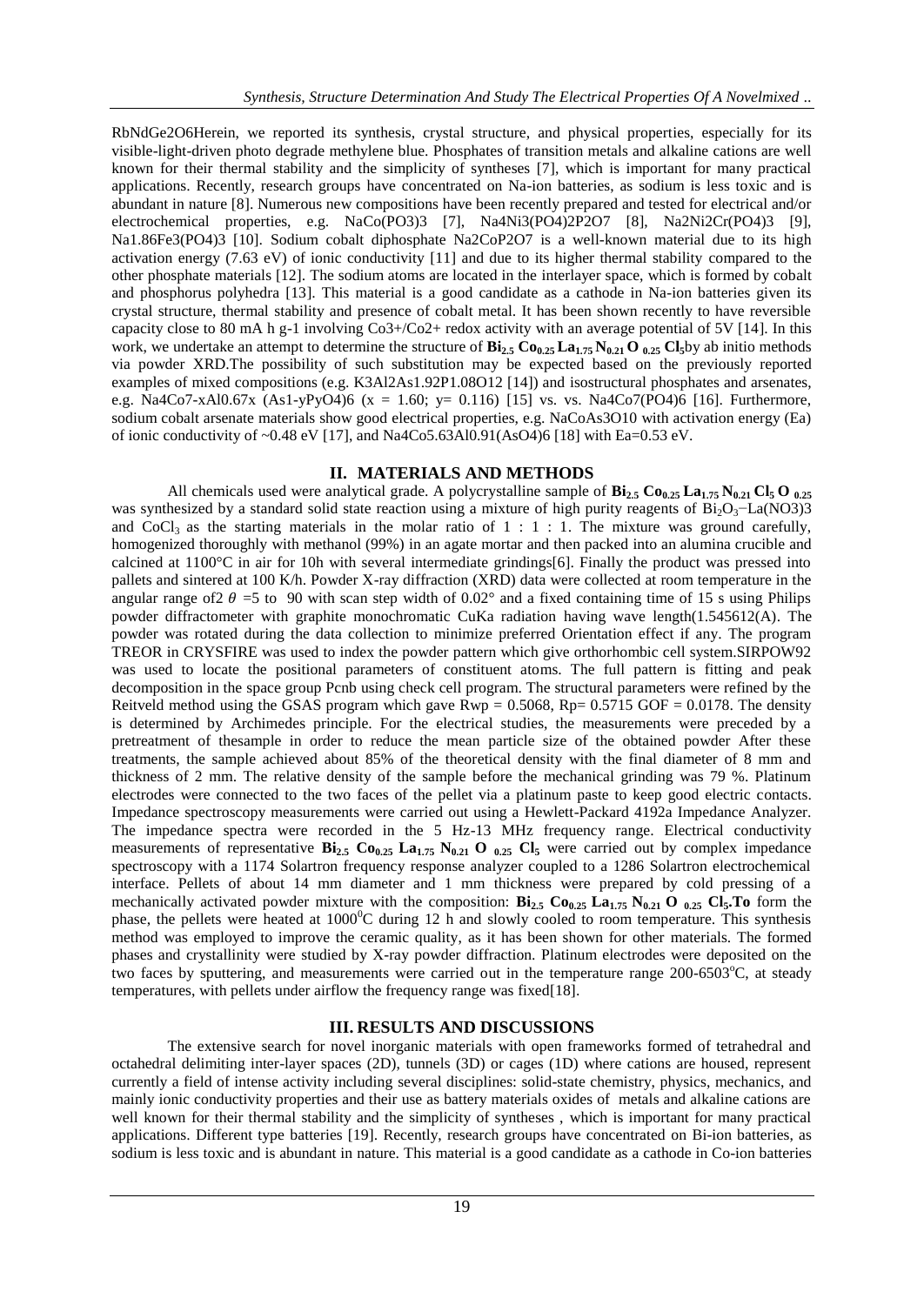given its crystal structure, thermal stability and presence of cobalt metal. It has been shown recently to have reversible capacity close to 80 mA h  $g^{-1}$  involving Bi/Co redox activity with an average potential of 3V [20].

#### **Crystal Structure of**  $\mathbf{Bi}_{2.5}$  $\mathbf{Co}_{0.25}$  $\mathbf{La}_{1.75}$  $\mathbf{N}_{0.21}$  $\mathbf{O}_{0.25}$  $\mathbf{Cl}_{5}$

The framework structure of  $\mathbf{Bi}_{2.5} \mathbf{Co}_{0.25} \mathbf{La}_{1.75} \mathbf{N}_{0.21} \mathbf{O}_{0.25} \mathbf{C} \mathbf{I}_5$  was first examined by ab initio structure determination method using the powder XRD data. The initial lattice parameters were determined to be parameters and V=279.7571  $\AA^3$ . by an indexing procedure using the program TREOR15 in EXPO2004.16 The most probable space group was suggested to be P1 triclinic crystal system Next, the integrated intensities were extracted by the Le Bail method using the program Jana2006.14 A profile function and background function of the Le Bail method used in the present study were pseudo-Voigt function and 20thorder Legendre function, respectively. An initial structure model was then obtained by the charge flipping (CF) method17 using the extracted integrated intensities. Although the La and Co site could not be clearly determined by the CF method using the powder XRD data, the framework structure of  $\mathbf{Bi}_{2.5}$   $\mathbf{Co}_{0.25}$   $\mathbf{La}_{1.75}$   $\mathbf{N}_{0.21}$   $\mathbf{O}_{0.25}$   $\mathbf{Cl}_{5}$  was successfully determined with the help of Reitveld refinement. Rietveld refinement of Triclnic cristal system having P-1 space group was found with three dimension structure as follows against XRD data for structural determination proved difficult, due to a combination of preferred orientation of the plate-like crystallites in flat-plate geometry[21].In other words, the extracted peak intensities for multiphase 1 could be reliable. Note that if the relative intensities differed a lot from the simulated patterns of the known phases, additional manual partitioning of those overlapping peaks would be necessary to get reliable intensities for the unknown phase 1. After considering the multiplicity and Lorentz-polarization correction, the intensities of phase 1 were used for the structure solution as below. Moreover, the reflection conditions indicated possible space groups P-1 . The initial structure model was obtained using a charge flipping algorithm with the program Superflip.8 [22] Random phases were used at the beginning of the charge-flipping iteration, and overlapping peaks were re-partitioned using a histogram match to improve the convergence. The iteration converged with an R factor of 29% and the final electron density shows a P-1 symmetry with a 5% error. The program of EDMA was then used to automatically assign atomic positions shown table 2 . Four unique heavy atomic positions were found and the heaviest one was assigned as Bi while the others were considered as Mn and Mo. Due to the existence of heavy atoms, all oxygen positions were ambiguous in the electron density map of this stage[14]. To locate the oxygen atoms, a Monte-Carlo based simulated annealing process with the program TOPAS was applied. For each annealing process, various atomic coordinates were randomly assigned as the initial positions of the oxygen atoms. The annealing process was restarted after finding a few oxygen positions, until all oxygen positions were found to be reasonable.



**Figure1** Powder XRD spectra of **Bi2.5 Co0.25 La1.75 N0.21 O 0.25 Cl<sup>5</sup>**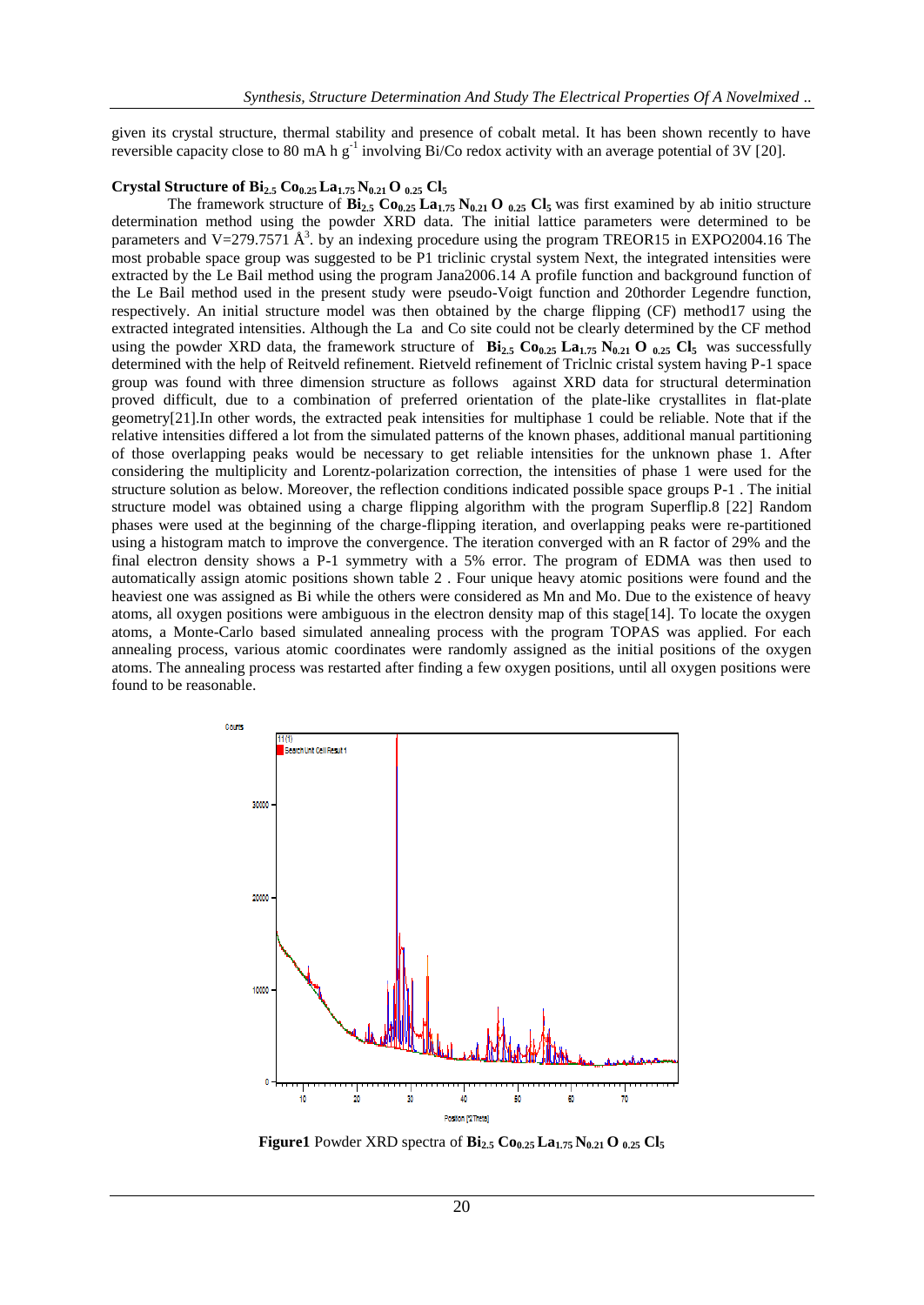

**Fig. 2.** Graphical representation of the result from Rietveld refinement with X-ray powder data. Vertical bars indicate positions of the Bragg reflections for  $\mathbf{Bi}_{2.5}$   $\mathbf{Co}_{0.25}$   $\mathbf{La}_{1.75}$   $\mathbf{N}_{0.21}$   $\mathbf{O}_{0.25}$   $\mathbf{Cl}_5$  was dots mark the observed intensities and the solid line gives the calculated intensity curve. The deviations between the observed and the calculated intensities from the refined model are shown by the difference plot in the lower part of the diagram.

#### **Reitveld Refinement**

The framework structure of  $\mathbf{Bi}_{2.5} \mathbf{Co}_{0.25} \mathbf{La}_{1.75} \mathbf{N}_{0.21} \mathbf{O}_{0.25} \mathbf{C} \mathbf{I}_5$  was first examined by ab initio structure determination method using the powder XRD data. The initial lattice parameters were determined as a=4.214(7) Å b=7.593(11) Å c=13.051(18) Å  $\alpha$ =82.22(8)°  $\beta$ =89.97(6)°  $\gamma$ =77.09(8)°° by an indexing procedure using the program TREOR15 in EXPO2004.16 The most probable space group was suggested to be P-1 triclinic crystal system Next, the integrated intensities were extracted by the Le Bail method using the program Jana2006.14 A profile function and background function of the Le Bail method used in the present study were pseudo-Voigt function and 20thorder Legendre function, respectively. An initial structure model was then obtained by the charge flipping (CF) method17 using the extracted integrated intensities. Although the Mn site could not be clearly determined by the CFThe iteration converged with an R factor of 29% and the final electron density shows a P1 symmetry with a 5% error. The program of EDMA was then used to automatically assign atomic positions. Four unique heavy atomic positions were found and the heaviest one was assigned as Bi while the others were considered as Mn and Mo. Due to the existence of heavy atoms, all oxygen positions were ambiguous in the electron density map of this stage[24]. To locate the oxygen atoms, a Monte-Carlo based simulated annealing process with the program TOPAS was applied. For each annealing process, various atomic coordinates were randomly assigned as the initial positions of the oxygen atoms [25]. The annealing process was restarted after finding a few oxygen positions, until all oxygen positions were found to be reasonable.After refinement the possible structure shown in figure 3 and crystallographic data shown in table 1.and fraction coordinate shown in table to which determine the proper position of contained atoms in synthesized compound with mixed valence and refine factors are .  $Rwp = 0.57.15$ ,  $Rp = 0.5068$  and GOF=0.00178 The structure factors  $F0 = 3032$  and  $Fc = 3031$ .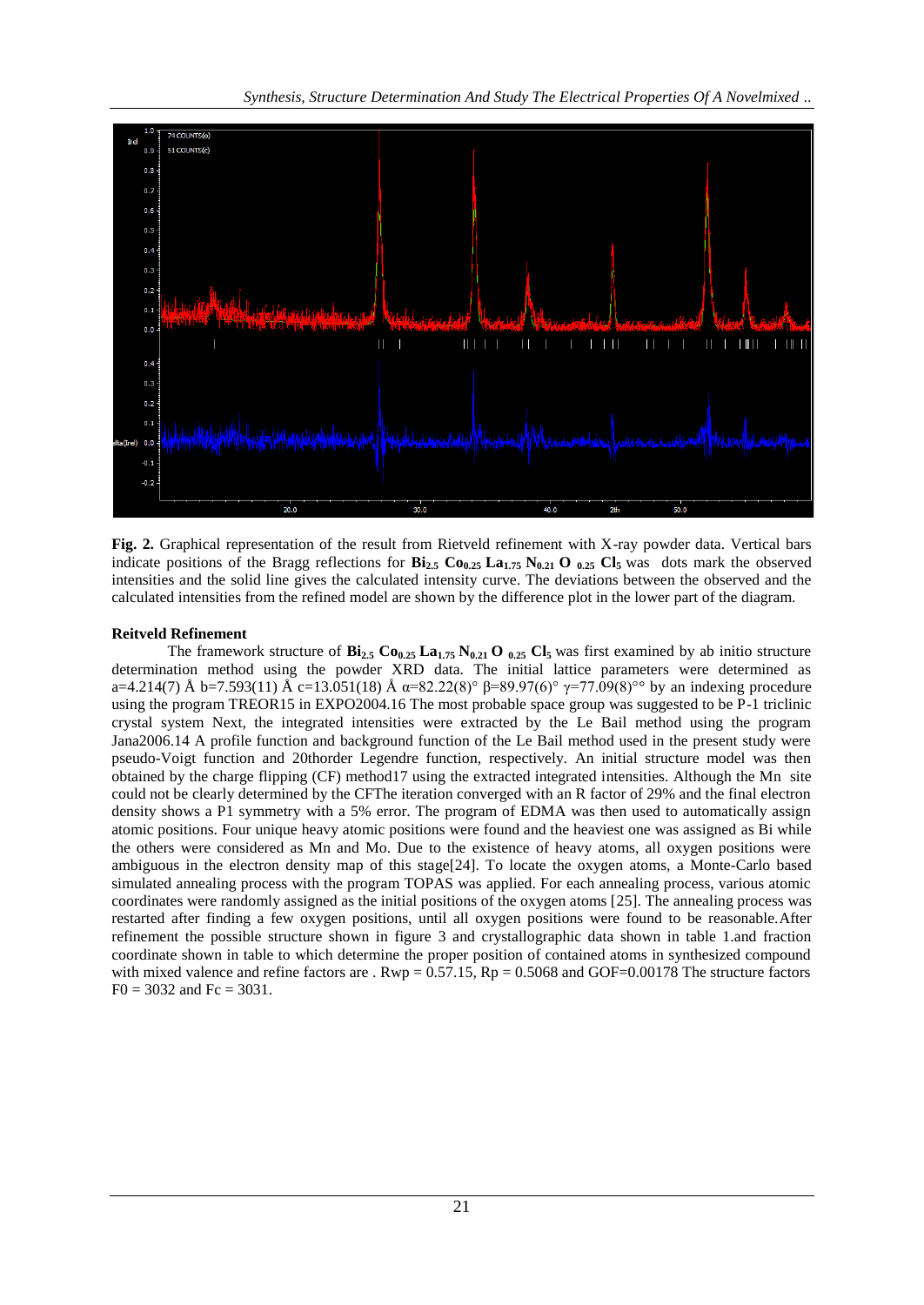

**Figure 3** Aurivillius type structure of  $\overline{Bi_{2.5}}$  Co<sub>0.25</sub> La<sub>1.75</sub> N<sub>0.21</sub> Cl<sub>5</sub> O<sub>0.25</sub>

**Table 1.**Crytallographic Data

| Formula sum             | $\rm{Bi}_{25}$ Co <sub>0.25</sub> La <sub>1.75</sub> N <sub>0.21</sub> Cl <sub>5</sub> O <sub>.025</sub> |
|-------------------------|----------------------------------------------------------------------------------------------------------|
| Formula weight          | 964.5 $g/mol$                                                                                            |
| <b>Crystal system</b>   | triclinic                                                                                                |
| Space-group             | $P - 1(2)$                                                                                               |
| <b>Cell parameters</b>  | a=4.214(7) Å b=7.593(11) Å c=13.051(18) Å $\alpha$ =82.22(8)° $\beta$ =89.97(6)° $\gamma$ =77.09(8)°     |
| Cell ratio              | $a/b=0.5550 b/c=0.5818 c/a=3.0971$                                                                       |
| <b>Cell volume</b>      | 403.1(11) $\AA^3$                                                                                        |
| Z                       | 2                                                                                                        |
| Calc. density           | 7.94593 $g/cm3$                                                                                          |
| <b>Meas.</b> density    | $7.873492$ g/cm <sup>3</sup>                                                                             |
| Pearson code            | aP92                                                                                                     |
| <b>Formula type</b>     | NOP5O14R18                                                                                               |
| <b>Wyckoff sequence</b> | i46                                                                                                      |

**Phase data**

| Atom Ox. Wyck.             | Site . x/a   | y/b | z/c                            | $\mathbf{U}$ [Å <sup>2</sup> ] |
|----------------------------|--------------|-----|--------------------------------|--------------------------------|
| Bi1<br>$+3$ 2i             |              |     | 0.72314 0.50484 0.37779 0.0380 |                                |
| $+3$ 2i<br>La1             | 1            |     | 0.59048 0.47421 0.41282 0.0380 |                                |
| $+3$ 2i<br>Co <sub>1</sub> | $\mathbf{1}$ |     | 0.98760 0.22224 0.17423 0.0380 |                                |
| $+3$ 2i<br>Co2             | $\mathbf{1}$ |     | 0.80945 0.59798 0.37565 0.0380 |                                |
| $+3$ 2i<br>Co <sub>3</sub> | $\mathbf{1}$ |     | 0.03981 0.86940 0.39078 0.0380 |                                |
| $+3$ 2i<br>Co <sub>4</sub> | $\mathbf{1}$ |     | 0.90841 0.39831 0.42520 0.0380 |                                |
| $+3$ 2i<br>Co <sub>5</sub> | 1            |     | 0.95625 0.86686 0.32401 0.0380 |                                |
| $+3$ 2i<br>Co6             | $\mathbf{1}$ |     | 0.97616 0.77324 0.39768 0.0380 |                                |
| $+3$ 2i<br>Co7             | $\mathbf{1}$ |     | 0.07962 0.76393 0.35759 0.0380 |                                |
| $+3$ 2i<br>Co8             | $\mathbf{1}$ |     | 0.76799 0.28375 0.12099 0.0380 |                                |
| $+3$<br>2i<br>Co9          | $\mathbf{1}$ |     | 0.83909 0.18431 0.21240 0.0380 |                                |
| 2i<br>$Co10 + 3$           | $\mathbf{1}$ |     | 0.95344 0.15610 0.13858 0.0380 |                                |
| 2i<br>$Co11 + 3$           | 1            |     | 0.12851 0.77217 0.44665 0.0380 |                                |
| $Co12 + 3$ 2i              | 1            |     | 0.16719 0.88027 0.43581 0.0380 |                                |
| Co13<br>$+3$ 2i            |              |     | 0.82430 0.29633 0.17945 0.0380 |                                |
| Co14<br>$+3$ 2i            |              |     | 0.16678 0.79350 0.29989 0.0380 |                                |
| 2i<br>CH.<br>$-1$          |              |     | 0.84411 0.83095 0.37582 0.0380 |                                |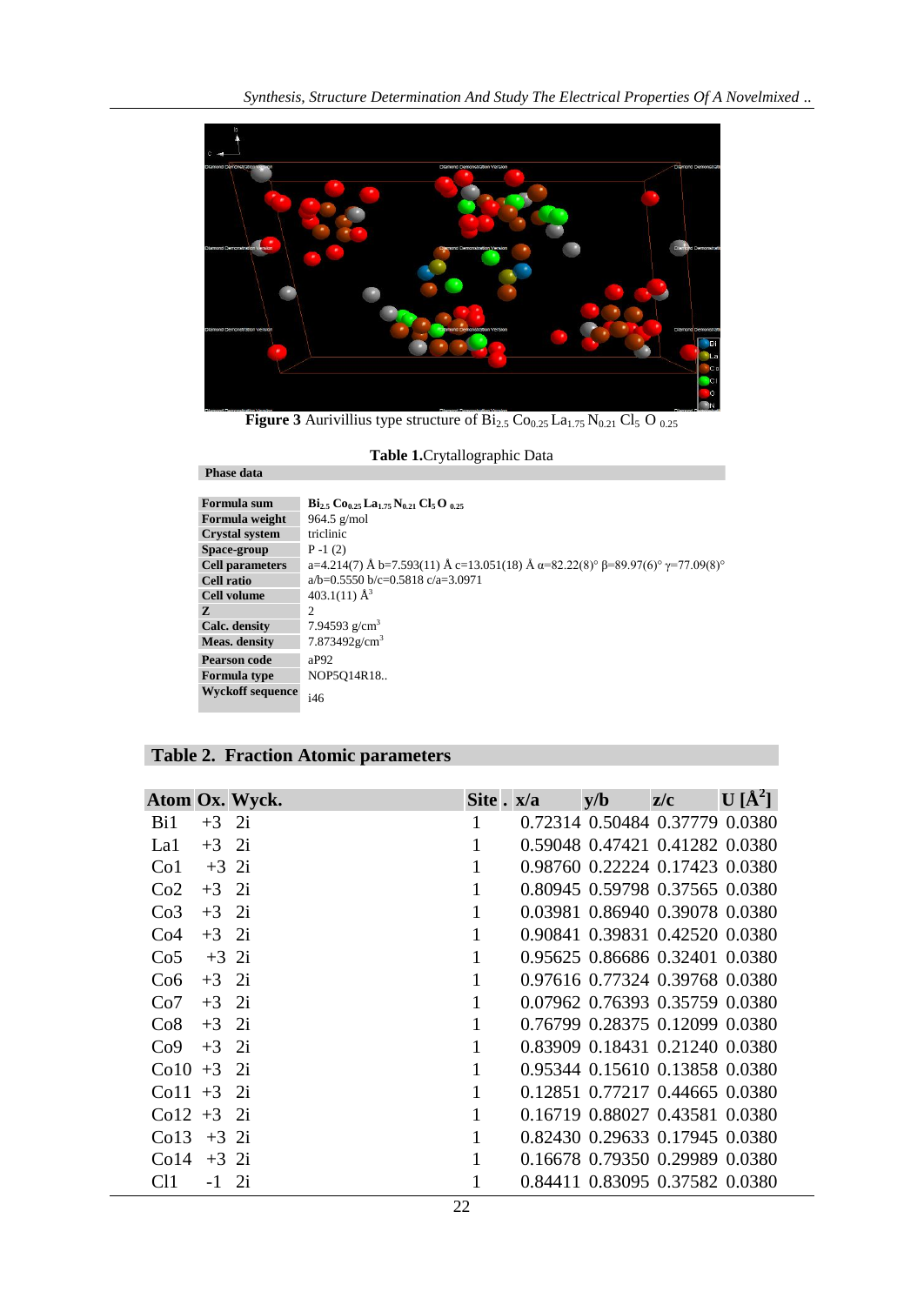| C12             |               | 2i |   | 0.56055 0.57301 0.44735 0.0380 |
|-----------------|---------------|----|---|--------------------------------|
| C <sub>13</sub> | $-1$          | 2i |   | 0.18546 0.85121 0.48709 0.0380 |
| C <sub>14</sub> | $-1$          | 2i |   | 0.92174 0.77375 0.30384 0.0380 |
| C <sub>15</sub> | $-1$          | 2i |   | 0.98231 0.75667 0.28511 0.0380 |
| $\Omega$        | $-2 \quad 2i$ |    |   | 0.92317 0.42703 0.07097 0.0380 |
| O <sub>2</sub>  | $-2 \quad 2i$ |    |   | 0.68306 0.30096 0.22210 0.0380 |
| O <sub>3</sub>  | $-2 \quad 2i$ |    | 1 | 0.00282 0.72869 0.48957 0.0380 |
| N <sub>3</sub>  | $-3$ 2i       |    |   | 0.09401 0.04154 0.05808 0.0380 |
|                 |               |    |   |                                |
| N <sub>4</sub>  | $-3$ 2i       |    |   | 0.62512 0.89262 0.47335 0.0380 |
| N <sub>5</sub>  | $-3$ 2i       |    |   | 0.20711 0.88447 0.33565 0.0380 |
| N <sub>6</sub>  | $-3$ 2i       |    | 1 | 0.21995 0.38218 0.00450 0.0380 |
| N7              | $-3$          | 2i |   | 0.42318 0.61711 0.23694 0.0380 |

Table 3.Selected bond angles

#### Atom1 Atom2 Atom3 Angles

| Bi1  | La 1 | Co2             | 131.383 |
|------|------|-----------------|---------|
|      | La 1 | Co4             | 88.307  |
|      | La1  | Cl <sub>2</sub> | 47.346  |
| Co4  | Ri1  | La 1            | 35.595  |
|      | C14  | La1             | 88.411  |
|      | C14  | O2              | 136.041 |
|      | La1  | O2              | 74.649  |
| O14  | O7   | C11             | 108.001 |
|      | O7   | Co6             | 69.066  |
| Co14 | Co7  | Cl <sub>5</sub> | 72.070  |
|      | Co7  | N5              | 81.033  |
|      | Co7  | Co5             | 56.326  |
| La12 | C14  | C15             | 20.578  |
|      | C14  | C11             | 66.851  |
|      | C14  | N5              | 105.999 |
|      |      |                 |         |

## **CRYSTAL STRUCTURE OF Bi2.5 Co0.25 La1.75 N0.21 Cl<sup>5</sup> O 0.25**

The framework structure of  $\mathbf{Bi}_{2.5}$   $\mathbf{Co}_{0.25}$   $\mathbf{La}_{1.75}$   $\mathbf{N}_{0.21}$   $\mathbf{Cl}_5$   $\mathbf{O}_{0.25}$  was first examined by ab initio structure determination method using the powder XRD data shown in figure 1. The initial lattice parameters were determined by an indexing procedure using the program TREOR15 in EXPO2004.16 The most probable space group was suggested to be P1 triclinic crystal system Next, the integrated intensities were extracted by the Le Bail method using the program Jana2006.[14]. A profile function and background function of the Le Bail method used in the present study were pseudo-Voigt function and 20thorder Legendre function, respectively. An initial structure model was then obtained by the charge flipping (CF) method17 using the extracted integrated intensities. Although the La site could not be clearly determined by the CF method using the powder XRD data, the framework structure of Bi2.5 **Co0.25 La1.75 N0.21 O 0.25 Cl5** was successfully determined with the help of Rietveld refinement. Rietveld refinement of Triclnic crystal system having P-1 space group was found with three dimension structure as follows against XRD data for structural determination proved difficult, due to a combination of preferred orientation of the plate-like crystallites in flat-plate geometry[10].In other words, the extracted peak intensities for multi- phase could be reliable. Note that if the relative intensities differed a lot from the simulated patterns of the known phases, additional manual partitioning of those overlapping peaks would be necessary to get reliable intensities for the unknown phase 1. After considering the multiplicity and Lorentz-polarization correction, the intensities of phase 1 were used for the structure solution as below.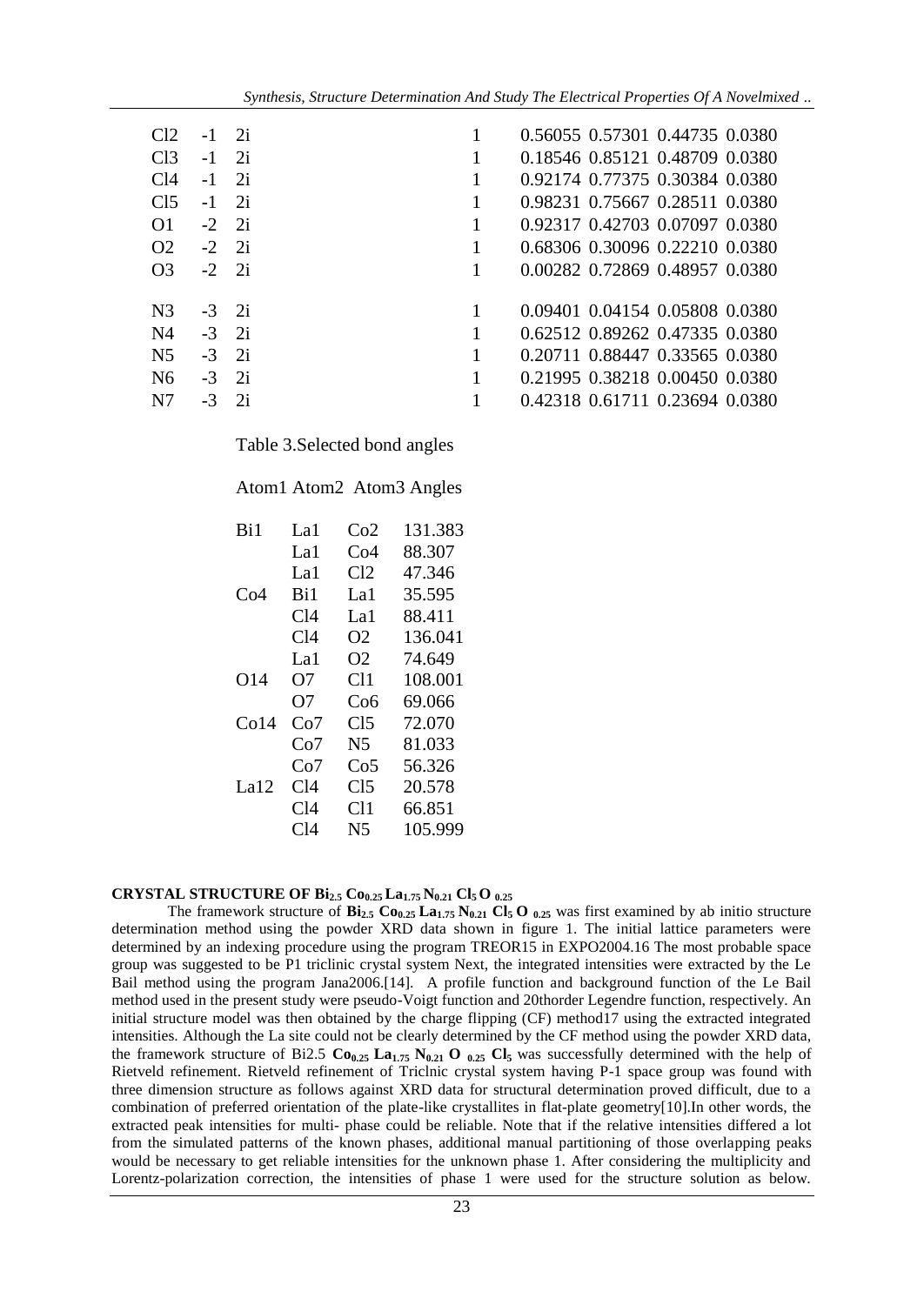Moreover, the reflection conditions indicated possible space group P-1 . The initial structure model was obtained using a charge flipping algorithm with the program Superflip.8 [26] Random phases were used at the beginning of the charge-flipping interaction, and overlapping peaks were re-partitioned using a histogram match to improve the convergence. The iteration converged with an R factor of 29% and the final electron density shows P-1 symmetry with a 5% error. The program of EDMA was then used to automatically assign atomic positions. Four unique heavy atomic positions were found and the heaviest one was assigned as Bi while the others were considered as Zr and Bi. Due to the existence of heavy atoms, all oxygen positions were ambiguous in the electron density map of this stage. To locate the oxygen atoms, a Monte-Carlo based simulated annealing process with the program TOPAS was applied. For each annealing process, various atomic coordinates were randomly assigned as the initial positions of the oxygen atoms The annealing process was restarted after finding a few oxygen positions, until all oxygen positions were found to be reasonable.

### MORPHOLOGY STYDY BY SEM

Figure 3.shows a typical SEM image of the **La0.5.Cd0.125.Zr0.125.S.0.76.O 0.25.N 0.125** sample after ion-exchange experiment. The particle morphology and size remained nearly unchanged after ion-exchange reaction. The average particle size was about 1 μm. The FTIR absorption spectrum of the **La0.5.Cd0.125.Zr0.125.S.0.76.O 0.25.N**   $_{0.125}$  sample confirmed that the present sample did not contain water species such as  $H_2O$ , OH or  $H_3O^+$  in the structure.



**Figure 3. SEM photograph of the Bi2.5**  $Co_{0.25}$  $La_{1.75}$  $N_{0.21}$  $O_{0.25}$  $Cl_5$ 

## DIELECTRIC CONSTANT MEASUREMENT OF Bi2.5 **Co0.25 La1.75 N0.21 O 0.25 Cl<sup>5</sup>**

The dielectric constant and the dielectric loss of the 10 mm in diameter pellet have been used for the determination of dielectric properties of silver oxide nanoparticles. The corresponding thickness of the pellet was 1.20 mm was studied at different temperature using a HIOKI 3532-50 LCR HITESTER in the frequency range of 50 Hz to 5 MHz. The results of the dielectric constant and dielectric loss as a function of frequency have been plotted in Figs. 6&7. It can be easily interpreted from the plots that the silver oxide nanoparticles show same trend, as having high values of dielectric constant and dielectric loss at low frequencies and decrease with the increase in frequency while reaching to a constant saturated value at high frequencies, depicting a frequency independent behavior. These defects activate interfacial polarizations at low frequencies. Due to this polarization, the dielectric constant is higher at low frequencies. The net polarization of silver oxide is owing to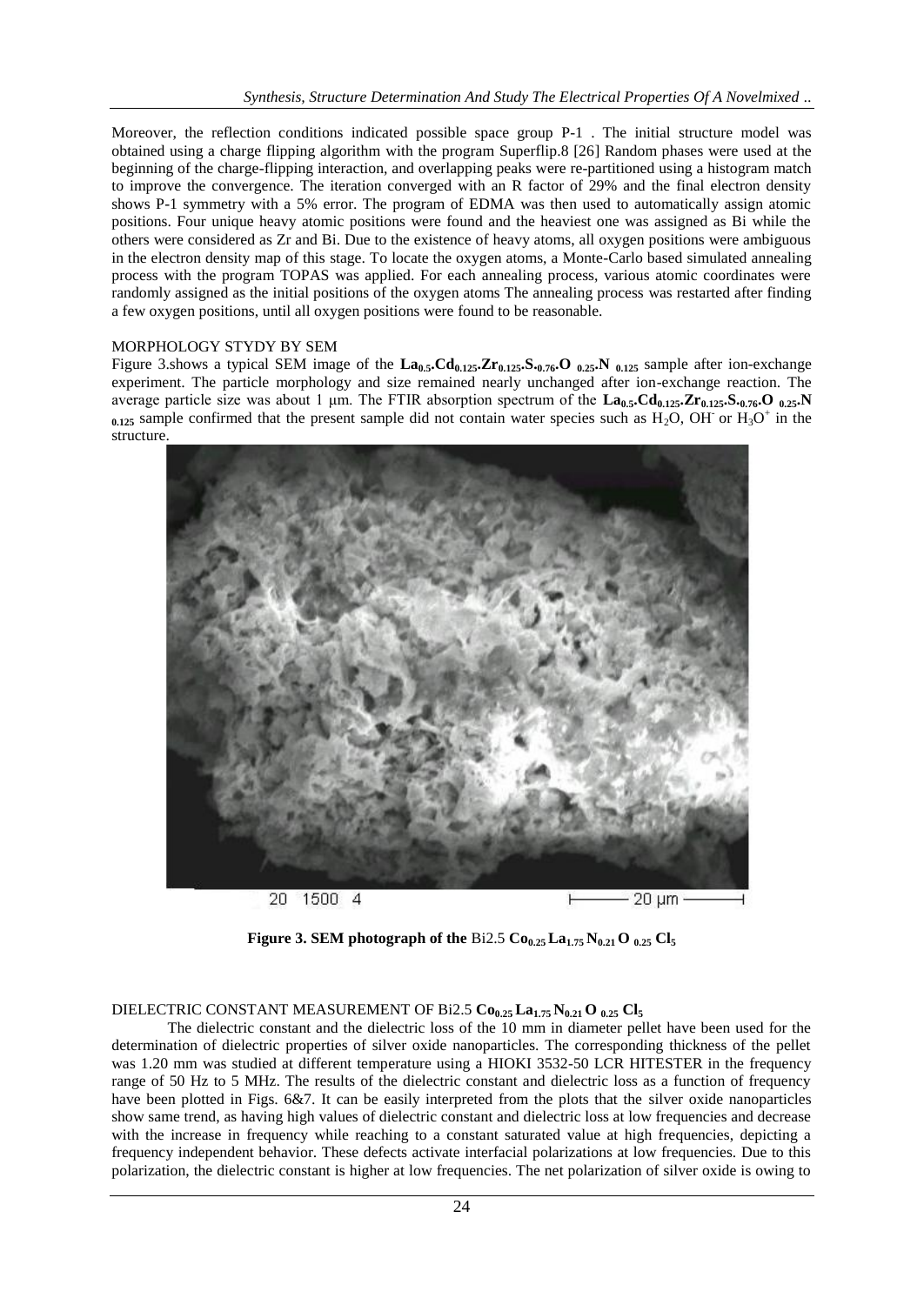ionic, electronic, dipolar and space charge polarizations The huge value of the dielectric constant is due to the fact that silver oxide acts as a nanodipole under electric fields [27]. The small-sized particles require a large number of particles per unit volume, important in an increase of the dipole moment per unit volume, and a high dielectric constant. The dielectric constant at low frequencies starts from high value and decreases with increase in temperature. As the temperature increases, the dielectric constant values start increasing. The high value of dielectric constant at low temperature credited to space charge polarization whereas at higher temperature and at low frequencies it possibly connected with defect related conduction processes. The variations of dielectric loss of silver oxide nanoparticles of with frequency and temperature are shown in Fig.8. It can be seen that dielectric loss decreases with increase of frequency and at higher frequencies the loss angle has almost the same value at all temperatures. In dielectric materials, generally dielectric losses take place due to absorption current. The orientation of molecules along the direction of the applied electric field in polar dielectrics requires a part of electric energy to overcome the forces of internal friction one more part of electric energy is utilized for rotations of dipolar molecules and other kinds of molecular transfer from one position to another, which also involve energy losses. In nanophase materials, in homogeneities similar to defects and space charge formation in the inter phase layers create an absorption current ensuing in a dielectric loss[28] As expected, the electrical conductivity of Bi2.5  $\text{Co}_{0.25}$   $\text{La}_{1.75}$   $\text{N}_{0.21}$  **O**  $_{0.25}$   $\text{Cl}_5$  measured on sintered powder decreases with increasing temperature, characteristic of multi- metallic behavior.



Figure 8...: Dielectric constant as a function of log frequency

The titled metal oxide show nanopartice according to particle size which are placed in the heater and their response is taken at different temperatures[29]. Temperature dependent dielectric constant and dielectric loss has been plotted in Figs. 8 and 9. It is also observed that as the temperature increases, the dielectric constant also increases to a considerable value as seen in Figure. 8. The same trend is observed behavior of dielectric properties with temperature is different over different temperature ranges i.e. at low and high temperature. It is evident from the Fig.6 and 7 that the dielectric constant and dielectric loss are low at a certain room temperature range and remain independent of temperature changes. In high temperature range the dielectric properties rise suddenly and reach a maximum value. The basic reason of the independency of dielectric constant in low temperature range is that impurities remain localized in this range and so conduction is not easy while at high temperature impurities are no more localized and hence conductivity of the material is increased. In case of ionic solids, electrons of the material also become free and contribute to conduction. This results in high polarization of the material; hence value of dielectric constant is increased with increase in temperature. At low and room temperature range, the effect of grain boundaries is dominant and that is why the dielectric properties have small magnitudes and are constant. As the temperature is increased, the role of grains becomes more and more effective and increases in the dielectric properties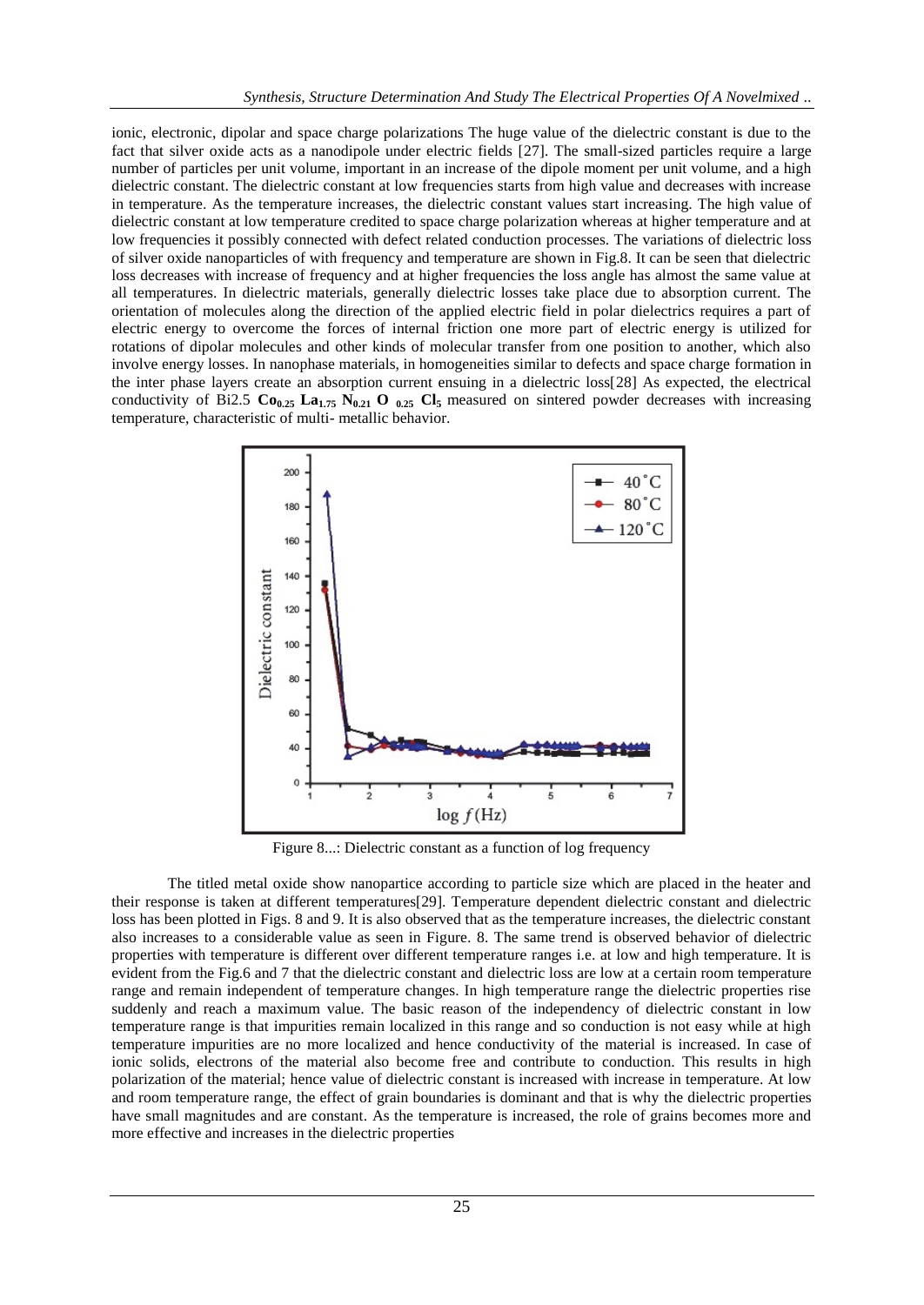

Figure.9.: Temperature dependent dielectric constant of  $\text{La}_8 \text{Zr}_{28} \text{O}_{48} \text{N}_{32} \text{Bi}_{10}$ 



Figure10. Dielectric loss versus temperature

Due to the thermionic emission and tunneling of charge carriers across the barrier, the conductivity increases with the temperature. Because of small size of the particles, the charge carriers reach the surface of the particles more and easily enabling the electron transfer by thermionic emission or tunneling to enhance the conductivity in figure [9.10]. The a.c. conductivities strongly depend on the particle size, the concentration and heat treatment of the sample and the permeating of the electrolytes. Also, the frequency dependent data indicated that the



Fig.11. Variation of conductivity with log f

enhancement was due to grains rather than grain boundary or surface conduction. The nature of frequency and temperature dependence of a.c. conductivity of the present samples, suggests an electronic hopping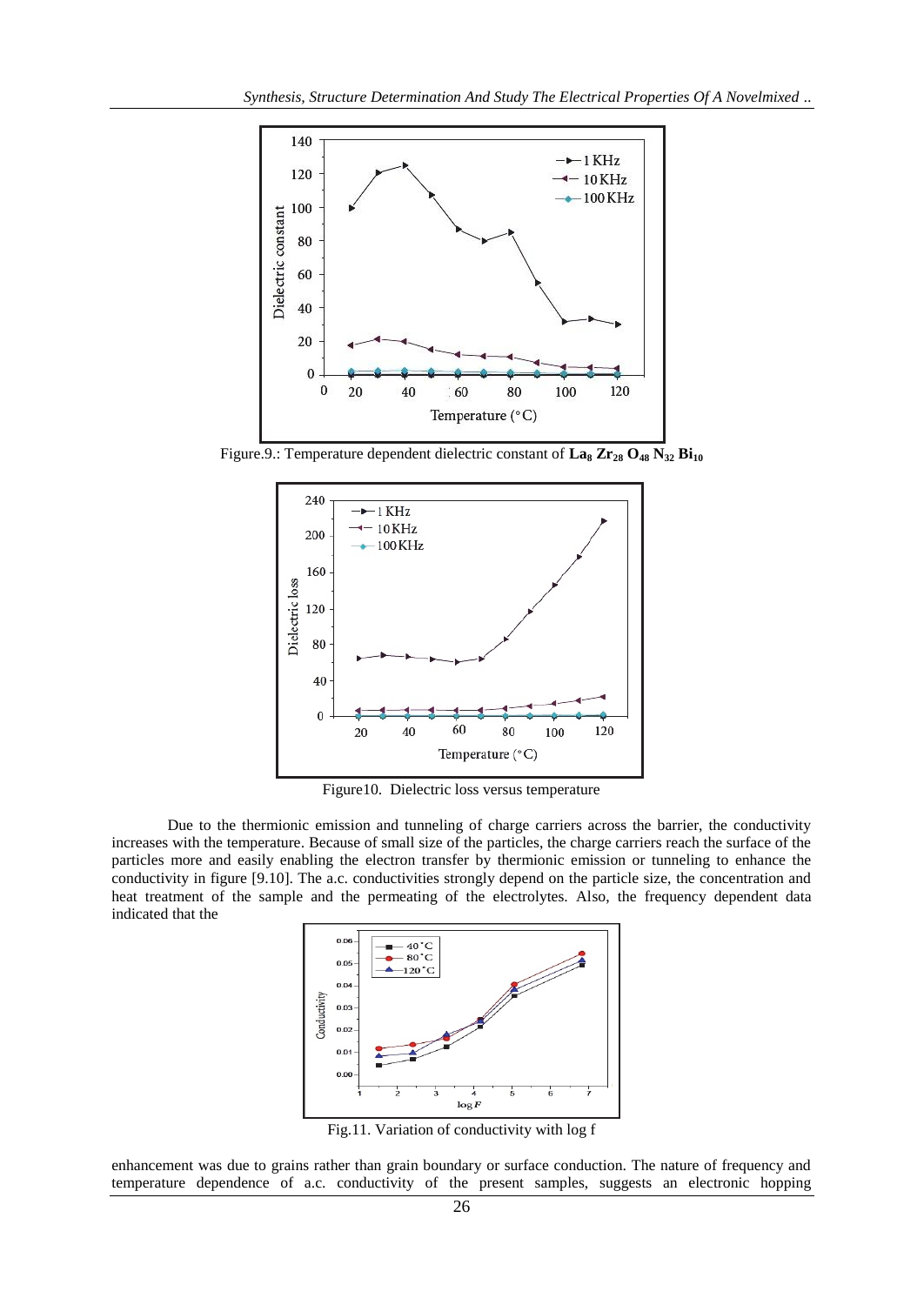mechanism[28], exhibited by a large number of nanocrystalline materials. This hopping mechanism is compatible with the highly order and crystal structure of the grain boundary layers of nanophase materials, having high densities of localized levels. This polarization, which is out of phase with the applied electric field, is measured as a.c. conductivity.

#### **IV. CONCLUSIONS**

In summary, it may be stated that the room temperature crystal structures of three  $n = 4$  Aurivillius type of oxides have been refined from high resolution X-ray diffraction data. The pattern decomposition and peak extraction methods have been used for the first time to derive starting models for **Bi2.5 Co0.25 La1.75 N0.21 O 0.25 Cl5.** A model has been proposed for this high temperature phase. It is also confirmed that the ferroelectric to paraelectric phase transition in **Bi2.5 Co0.25 La1.75 N0.21 O 0.25 Cl5** is not accompanied by a structural multi -phase transition. The zigzag arrangement of the distorted **Bi2.5 Co0.25 La1.75 N0.21 O 0.25 Cl5**octahedra as observed in the  $n = 2$  series of Aurivillius phases are found in these structures as well. A rational explanation for the distribution of the Bi/Co/La cations in the A sites as well as the [Bi2O2]2+ sites is provided based on the VBS calculations.  $\mathbf{Bi}_{2.5}$   $\mathbf{Co}_{0.25}$   $\mathbf{La}_{1.75}$   $\mathbf{N}_{0.21}$   $\mathbf{O}_{0.25}$   $\mathbf{Cl}_5$  shows a structural transition to the prototype tetragonal structure in the space group *P-1* at 803 K. A model has been proposed for this high temperature phase. It is also confirmed that the ferroelectric to paraelectric phase transition in  $\mathbf{Bi}_{2.5}$   $\mathbf{Co}_{0.25}$   $\mathbf{La}_{1.75}$   $\mathbf{N}_{0.21}$   $\mathbf{O}_{0.25}$   $\mathbf{Cl}_{5.5}$  accompanied by a structural phase transition. In other words we can state that the titled mixed valences have been successfully synthesized using stoichiometry chemical technique. X-ray diffraction analysis reveals that the crystallite size of the oxide \particles was found to be 18.32 nm. Spherical shapes morphology of the prepared mixed valence metal oxide was observed in the SEM studies. The transmission electron microscopic analysis confirms the prepared  $\mathbf{Bi}_2$ . **Co0.25 La1.75 N0.21 O 0.25 Cl5** with the particle size of around18.32 nm. Absorption spectrum revealed that the extended absorption wavelength towards the visible-light region. The value of band gap energy obtained from UV absorption spectrum is 570 eV, which was also attributed to the formation of nanocrystalline particles. The variation of dielectric constant, dielectric loss with frequency and temperature for  $\mathbf{Bi}_{2.5}$   $\mathbf{Co}_{0.25}$   $\mathbf{La}_{1.75}$   $\mathbf{N}_{0.21}$   $\mathbf{O}_{0.25}$ **Cl<sup>5</sup>** nanoparticles were analyzed. In addition, the plasma energy of the valence electron, Penn gap or average energy gap, the Fermi energy and electronic polarizability of the  $\mathbf{Bi}_{2.5}$   $\mathbf{Co}_{0.25}$   $\mathbf{La}_{1.75}$   $\mathbf{N}_{0.21}$   $\mathbf{O}_{0.25}$   $\mathbf{Cl}_5$  nanoparticles have been also determined. AC electrical conductivity was found to increase with an increase in the temperatures and frequency. The structure was demined by powder XRD using Rietveld refinement. This oxide will be shown as semi- conductivity character. The ac conductivity plot of the pelletized form of  $\mathbf{Bi}_{2.5}$   $\mathbf{Co}_{0.25}$  $\textbf{L}\textbf{a}_{1.75}$   $\textbf{N}_{0.21}$  **O**  $_{0.25}$  Cl<sub>5</sub>nanoparticles is shown in Fig6 .It is observed from the results that the ac conductivity increases with the increase in temperature, which shows the semiconducting nature of the  $\mathbf{Bi}_{2.5} \mathbf{Co}_{0.25} \mathbf{La}_{1.75} \mathbf{N}_{0.21}$ **O 0.25 Cl5.**

#### **REFERENCES**

- [1]. Manickam Minakshi, \*ab David R. G. Mitchell,c Christian Baur, b Johann Chable,b Anders J. Barlow, d Maximilian Fichtner,\*b Amitava Banerjee,e Sudip Chakraborty e and Rajeev Ahuja, Synthesis of nano particle of mied oide, Nanoscale Adv., 2019, 1, 565
- [2]. J. You, L. Xin, X. Yu, X. Zhou and Y. Liu, Synthesis of homogenous CaMoO4 microspheres with nanopits for high-caapcity anode material 諦 Li-ion battery, Appl. Phys. A: Mater. Sci. Process., 2018, 124, 271. 580
- [3]. Y. Liang, X. Han, Z. Yi, W. Tang, L. Zhou, J. Sun, S. Yang and Y. Zhou, Synthesis, characterization and lithiumintercalation properties of rod-like CaMoO4 nanocrystals,J. Solid State Electrochem., 2007, 11, 1127–1131.
- [4]. Parashuram Mishra, Synthesis, crystal structure determination and ionic properties of novel BiCa0.5Mg0.5 O2.5 via X- ray powder diffraction data Crystal Growth. 2041 32 (2011) 2041-204
- [5]. Philipp Bertocco1 · Christoph Bolli1 · Bruno A. Correia Bicho1 · Carsten Jenne1 · Marc C. Nierstenhöfer1 Journal of Chemical Crystallography https://doi.org/10.1007/s10870-019-00773-mah Jebli1 · Abdessalem Badri1 · Mongi Ben Amara1 Journal of Chemical Crystallography
	- <https://doi.org/10.1007/s10870-019-00788-3>
- [6]. N. Tancret, S. Obbade, N. Bettahar,1 and F. Abraha journal of solid state chemistry 124, 309–318 (1996)
- [7]. T. Dan Vu,† Firas Krichen,† Maud Barre,† Sandrine Coste,† Alain Jouanneaux,† Emmanuelle Suard,§Andrew Fitch,∥ and François Goutenoire DOI: 10.1021/acs.cgd.8b01552
- [8]. Florian, P.; Massiot, D.; Suard, E.; Goutenoire, F. La10W2O21: An Anion-Deficient Fluorite-Related Superstructure with Oxide Ion Conduction. Inorg. Chem. 2014, 53, 147−159.
- [9]. Lopez-Vergara, A.; Porras-Vazquez, J. M.; Infantes-Molina, A.; Canales -Vazquez, J.; 11.Cabeza, A.; Losilla, E. R.; Marero-Lopez, D. Effect of Preparation Conditions on the Polymorphism and Transport Properties of La6−xMoO12−δ (0 ≤ x ≤ 0.8). Chem. Mater. 2017, 29,6966−6975.
- [10]. Dubois, F.; Goutenoire, F.; Laligant, Y.; Suard, E.; Lacorre, P. Ab-Initio Determination of La2Mo4O15 Crystal Structure from Xrays and Neutron Powder Diffraction. J. Solid State Chem. 2001, 159, 228−233.
- [11]. Thomas E. Weiricha,, Joaquim Portillob,c, Gerhard Coxd,Hartmut Hibste, Stavros Nicolopoulosb,f Ultramicroscopy 106 (2006) 164–175
- [12]. A.P. Zhukhlistov, M.S. Nickolsky, B.B. Zvyagin, A.S. Avilov,A.K. Kulygin, S. Nicolopoulos, R. Ochs, Z. Kristallographie 219 (2004) 224.
- [13]. [2] D.O. Charkin, Modular approach as applied to the description, prediction, and targeted synthesis of bismuth oxohalides with layered structures, Russ. J. Inorg. Chem. Suppl. 53 (2008) 1977–1996[, https://doi.org/10.1134/](https://doi.org/10.1134/) S0036023608130019.
- [14]. G. Kresse, D. Joubert, From ultrasoft pseudopotentials to the projector augmentedwave method, Phys. Rev. B 59 (1999) 1758– 1775[, https://doi.org/10.1103/](https://doi.org/10.1103/) PhysRevB.59.1758